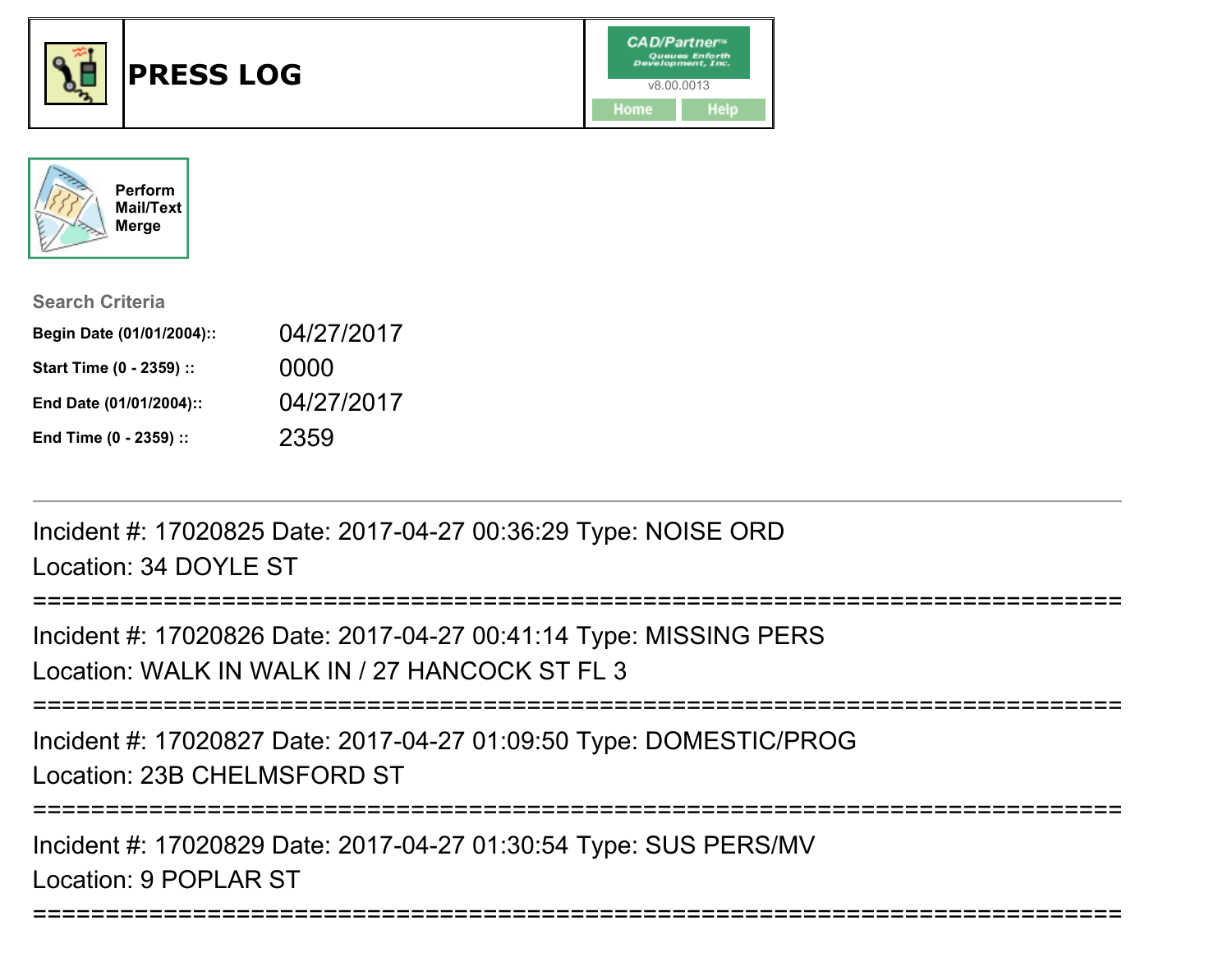Incident #: 17020828 Date: 2017-04-27 01:31:00 Type: M/V STOPLocation: CENTRE ST & CHELMSFORD ST===========================================================================Incident #: 17020830 Date: 2017-04-27 01:36:42 Type: SUS PERS/MVLocation: 397 HAMPSHIRE ST===========================================================================Incident #: 17020831 Date: 2017-04-27 01:37:35 Type: M/V STOPLocation: MARKET ST & S UNION ST===========================================================================Incident #: 17020832 Date: 2017-04-27 01:38:47 Type: M/V STOPLocation: 85 ESSEX ST========================= Incident #: 17020833 Date: 2017-04-27 01:46:31 Type: M/V STOPLocation: BLANCHARD ST & SALEM ST ===========================================================================Incident #: 17020834 Date: 2017-04-27 01:50:54 Type: M/V STOPLocation: HANCOCK ST & LEONARD AV===========================================================================Incident #: 17020835 Date: 2017-04-27 02:04:16 Type: EXTRA SURVEILLocation: SEVEN ELEVEN / 370 BROADWAY===========================================================================Incident #: 17020836 Date: 2017-04-27 02:12:53 Type: M/V STOPLocation: PROSPECT & MARSTON**=============** 

Incident #: 17020837 Date: 2017-04-27 02:38:34 Type: M/V STOPLocation: ANDOVER ST & BROOKFIFLD ST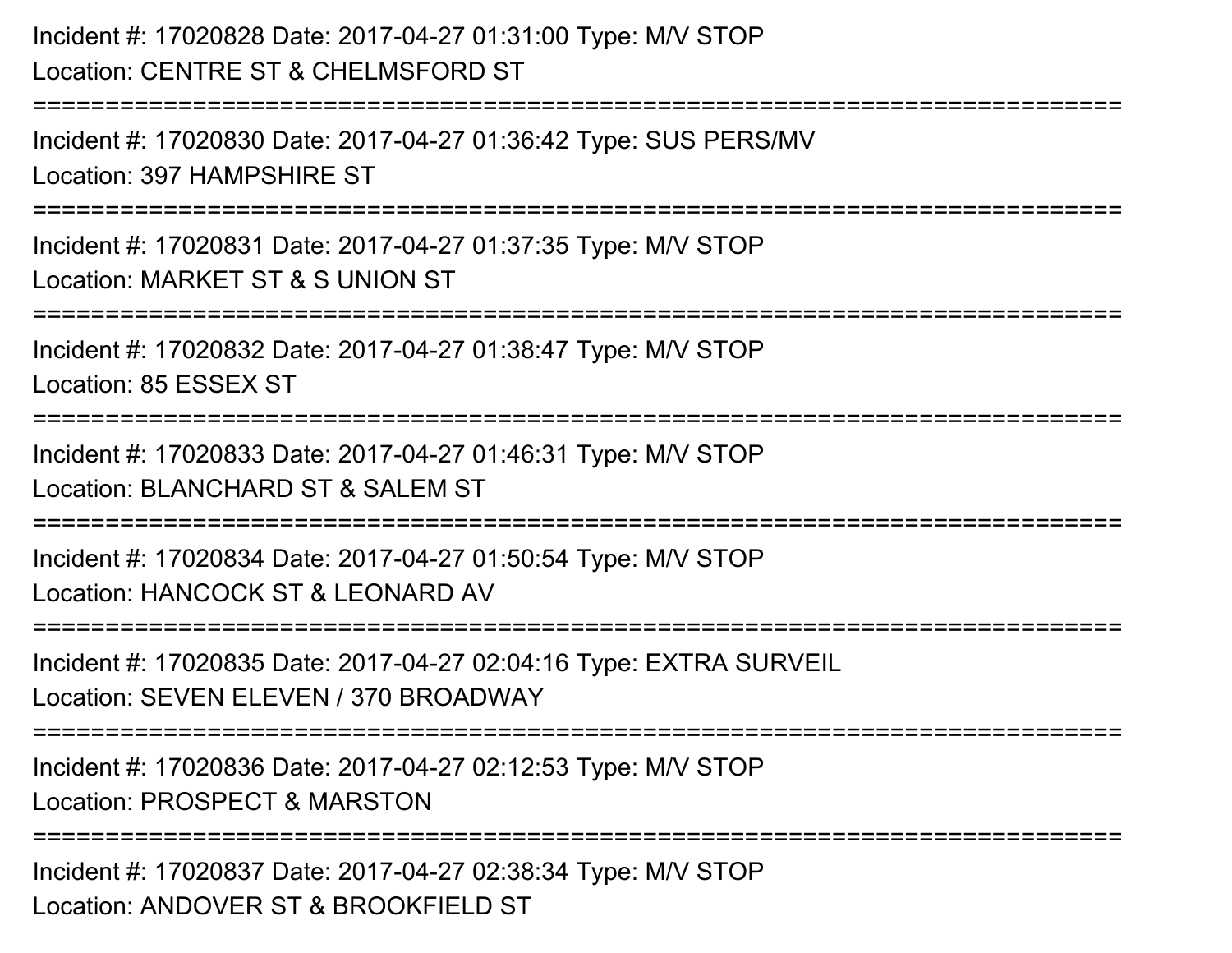. . . . . . <del>. . .</del> . . . <del>.</del> .

===========================================================================Incident #: 17020839 Date: 2017-04-27 03:22:13 Type: M/V STOPLocation: BROADWAY & ESSEX ST===========================================================================Incident #: 17020840 Date: 2017-04-27 03:24:12 Type: M/V STOPLocation: BENNINGTON ST & ERVING AV===========================================================================Incident #: 17020841 Date: 2017-04-27 03:33:38 Type: FIGHTLocation: 38 NORRIS ST===========================================================================Incident #: 17020842 Date: 2017-04-27 03:50:32 Type: M/V STOPLocation: BERKELEY ST & PARK ST===========================================================================Incident #: 17020843 Date: 2017-04-27 03:58:41 Type: MV/BLOCKINGLocation: 206 PROSPECT ST===========================================================================Incident #: 17020844 Date: 2017-04-27 04:33:09 Type: E911 HANGUPLocation: 22 DEWEY ST===========================================================================Incident #: 17020845 Date: 2017-04-27 05:48:32 Type: WARRANT SERVELocation: 139 JACKSON ST============================== Incident #: 17020846 Date: 2017-04-27 06:25:30 Type: DISTURBANCE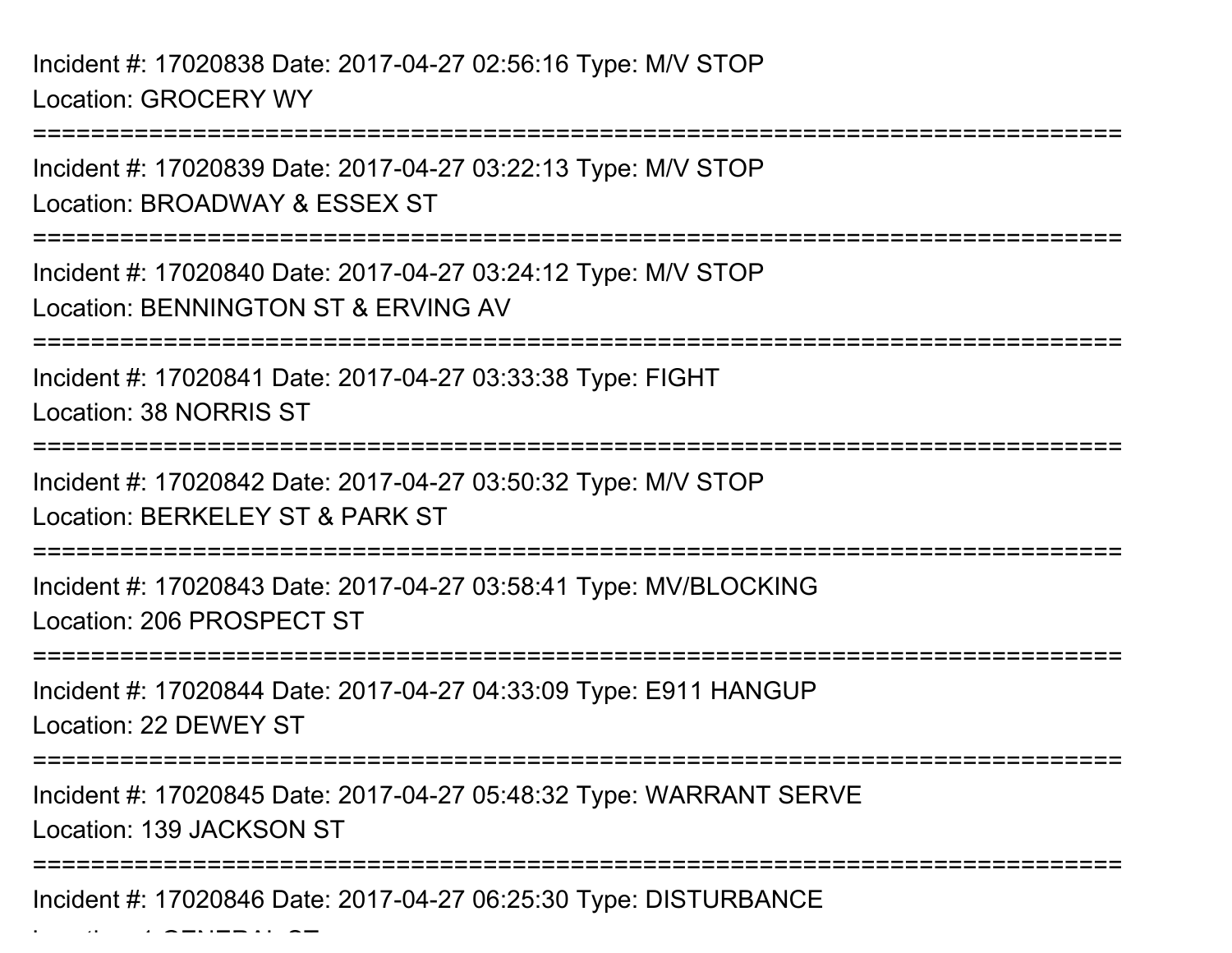Incident #: 17020847 Date: 2017-04-27 06:50:16 Type: UNWANTEDGUESTLocation: 175 ABBOTT ST FL 2

===========================================================================

Incident #: 17020848 Date: 2017-04-27 07:00:06 Type: WARRANT SERVELocation: MANCHESTER ST & WEST ST

===========================================================================

Incident #: 17020849 Date: 2017-04-27 07:26:53 Type: AUTO ACC/NO PILocation: NEW BALANCE ATHLETIC SHOE CORP / 5 S UNION ST

===========================================================================

Incident #: 17020850 Date: 2017-04-27 07:41:16 Type: B&E/MV/PASTLocation: 11 SAUNDERS ST

===========================================================================

Incident #: 17020851 Date: 2017-04-27 07:43:02 Type: ALARM/BURGLocation: LAWRENCE HOUSING AUTHORITY / 67 DUCKETT AV

===========================================================================

Incident #: 17020852 Date: 2017-04-27 07:46:32 Type: PARK & WALKLocation: BROADWAY & CONCORD ST

===========================================================================

Incident #: 17020853 Date: 2017-04-27 08:01:12 Type: ALARM/BURGLocation: ELKS LODGE / 652 ANDOVER ST

===========================================================================

===========================================================================

Incident #: 17020854 Date: 2017-04-27 08:40:17 Type: INVESTIGATIONLocation: ARLINGTON SCHOOL / 150 ARLINGTON ST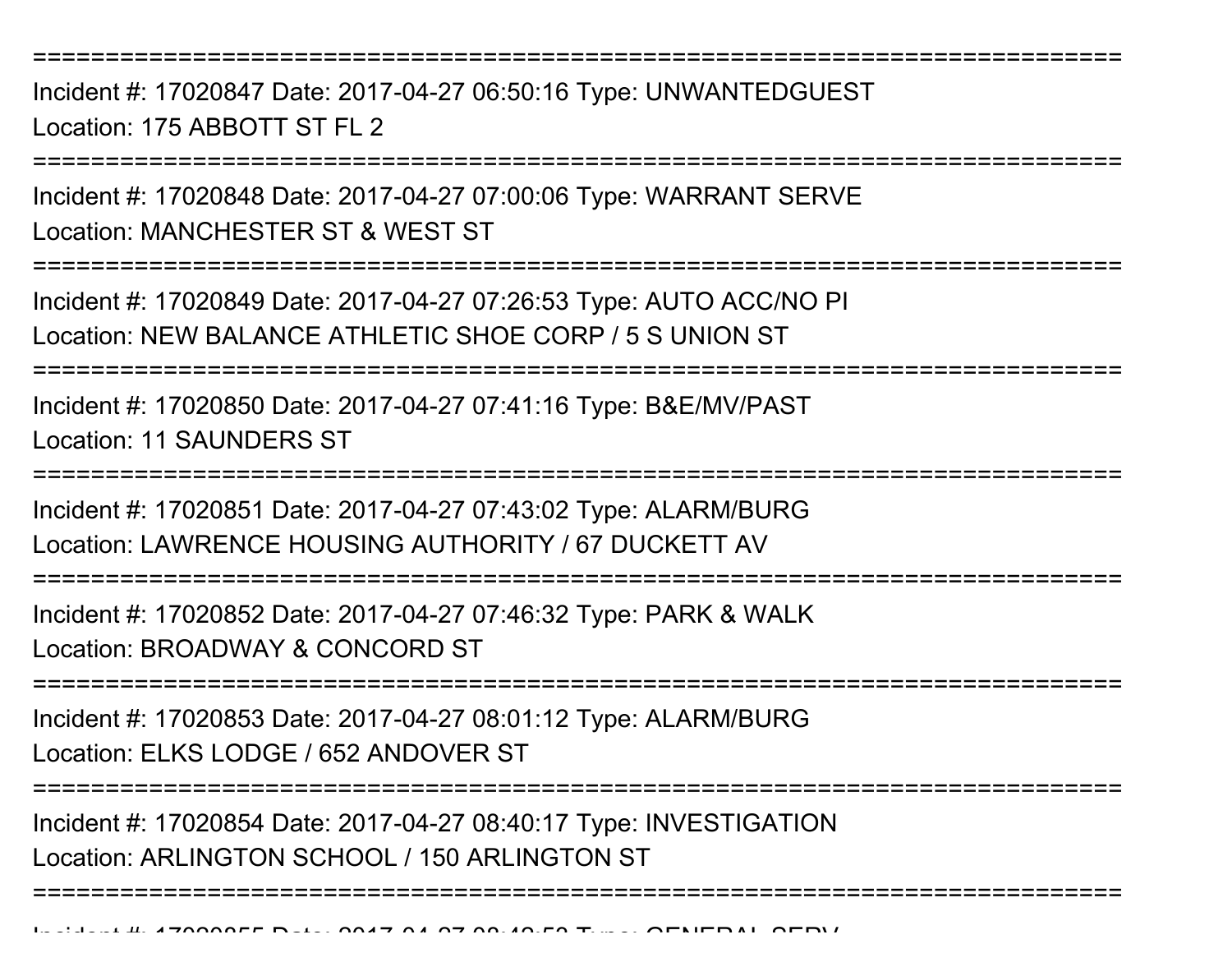Location: ACTON ST & BROADWAY

===========================================================================

Incident #: 17020856 Date: 2017-04-27 09:01:04 Type: INVESTIGATIONLocation: 4 LEXINGTON ST

===========================================================================

Incident #: 17020857 Date: 2017-04-27 09:16:46 Type: INVEST CONTLocation: WEATHERBEE SCHOOL / 75 NEWTON ST

===========================================================================

Incident #: 17020858 Date: 2017-04-27 09:33:52 Type: GENERAL SERVLocation: 15 UNION ST

===========================================================================

Incident #: 17020859 Date: 2017-04-27 09:39:18 Type: ALARM/BURGLocation: 38 WATER ST FL 2

===========================================================================

Incident #: 17020861 Date: 2017-04-27 09:41:10 Type: RECOV/STOL/MVLocation: U-HAUL RENTAL / 375 BROADWAY

===================

Incident #: 17020860 Date: 2017-04-27 09:41:57 Type: PARK & WALK

Location: BRADFORD ST & BROADWAY

===========================================================================

Incident #: 17020862 Date: 2017-04-27 09:46:48 Type: GENERAL SERV

Location: 11 SAUNDERS ST

=======================

===========================================================================

Incident #: 17020863 Date: 2017-04-27 10:00:33 Type: INVEST CONTLocation: 15 UNION ST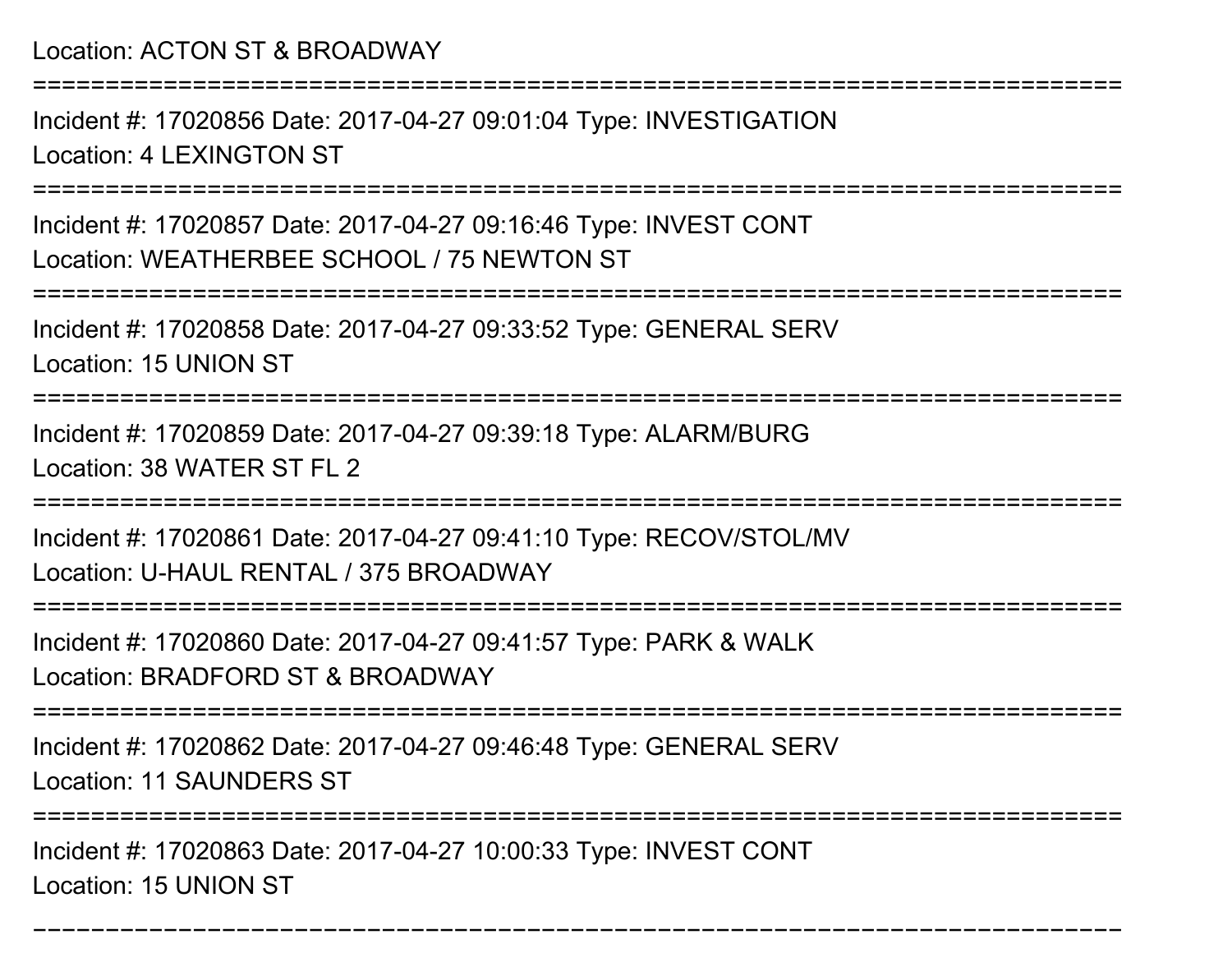```
Incident #: 17020864 Date: 2017-04-27 10:17:56 Type: M/V STOPLocation: HAVERHILL ST & JACKSON ST===========================================================================Incident #: 17020865 Date: 2017-04-27 10:19:51 Type: PARK & WALKLocation: BRADFORD ST & BROADWAY===========================================================================Incident #: 17020866 Date: 2017-04-27 10:26:57 Type: SUS PERS/MVLocation: 2 INMAN ST===========================================================================Incident #: 17020867 Date: 2017-04-27 10:39:50 Type: 209A/SERVELocation: 117 WILLOW ST===========================================================================Incident #: 17020868 Date: 2017-04-27 10:50:07 Type: MAL DAMAGELocation: 33 RHINE ST===========================================================================Incident #: 17020869 Date: 2017-04-27 10:51:55 Type: SUS PERS/MVLocation: WALGREENS / 220 S BROADWAY
===========================================================================Incident #: 17020870 Date: 2017-04-27 11:00:41 Type: M/V STOPLocation: 399 CANAL ST===========================================================================Incident #: 17020871 Date: 2017-04-27 11:03:57 Type: MEDIC SUPPORTLocation: BUCKLEY GARAGE / AMESBURY ST & COMMON ST===========================================================================Incident #: 17020872 Date: 2017-04-27 11:06:20 Type: 209A/SERVELocation: 1053 ESSEX ST
```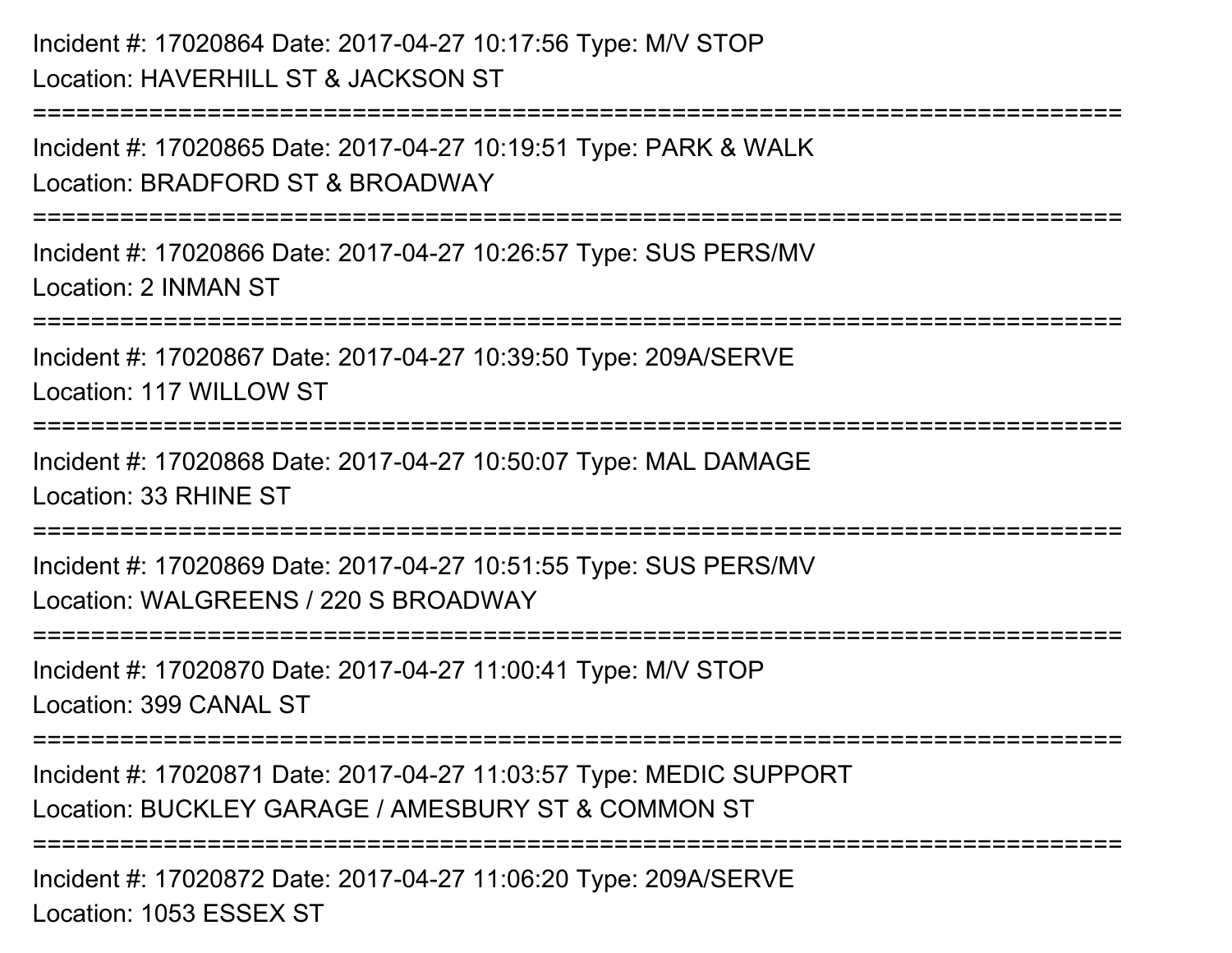Incident #: 17020873 Date: 2017-04-27 11:09:40 Type: PARK & WALKLocation: BRADFORD ST & BROADWAY

===========================================================================

===========================================================================

Incident #: 17020874 Date: 2017-04-27 11:10:41 Type: AUTO ACC/NO PILocation: KIA / 1 COMMONWEALTH DR

===========================================================================

Incident #: 17020875 Date: 2017-04-27 11:12:37 Type: SPECIAL CHECKLocation: 172 PARKER ST

===========================================================================

Incident #: 17020876 Date: 2017-04-27 11:13:43 Type: DRUG VIOLocation: 448 ANDOVER ST

===========================================================================

===========================================================================

Incident #: 17020877 Date: 2017-04-27 11:13:47 Type: SUS PERS/MVLocation: BAILEY ST & PARKER ST

Incident #: 17020878 Date: 2017-04-27 11:32:45 Type: DRUG VIOLocation: WALGREENS / 220 S BROADWAY

===========================================================================

Incident #: 17020879 Date: 2017-04-27 11:36:26 Type: WARRANT SERVELocation: CENTRAL BRIDGE / 0 MERRIMACK ST

===========================================================================

Incident #: 17020880 Date: 2017-04-27 11:44:34 Type: M/V STOP

Location: 36 MELVIN ST

===========================================================================

Incident #: 17020881 Date: 2017-04-27 11:48:25 Type: SUS PERS/MV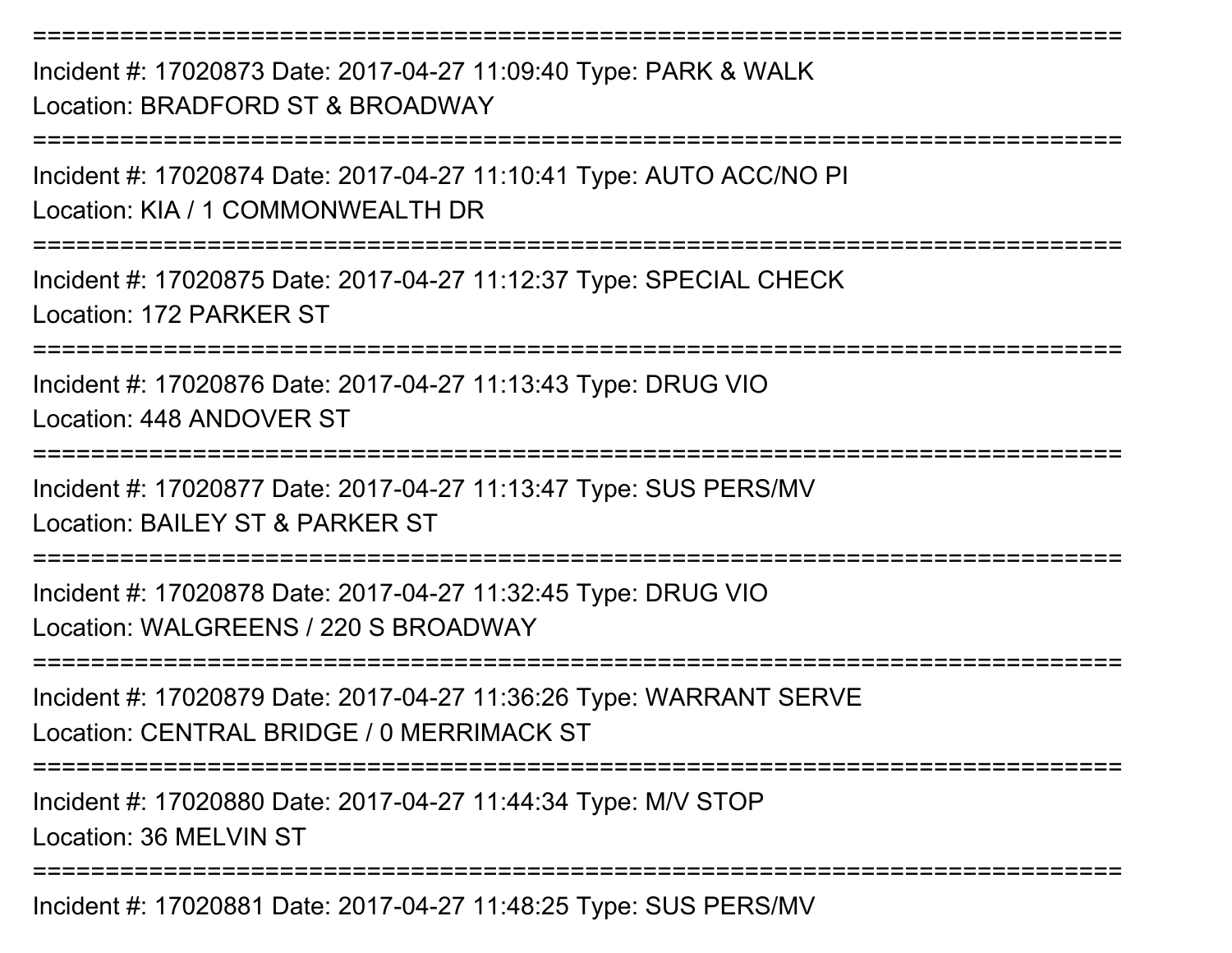Incident #: 17020882 Date: 2017-04-27 11:53:28 Type: M/V STOPLocation: 32 SALEM ST

===========================================================================

Incident #: 17020883 Date: 2017-04-27 11:57:59 Type: KEEP PEACELocation: WALK-IN / 883 ESSEX ST

===========================================================================

Incident #: 17020884 Date: 2017-04-27 12:00:37 Type: M/V STOP

Location: 24 SALEM ST

===========================================================================

Incident #: 17020885 Date: 2017-04-27 12:05:00 Type: SEIZED PROPLocation: 33 HAMLET ST

===========================================================================

Incident #: 17020886 Date: 2017-04-27 12:08:22 Type: M/V STOP

Location: BROOK ST

===========================================================================

Incident #: 17020887 Date: 2017-04-27 12:17:17 Type: M/V STOP

Location: 21 HANCOCK ST

Incident #: 17020890 Date: 2017

===========================================================================

Incident #: 17020888 Date: 2017-04-27 12:25:40 Type: M/V STOP

Location: 22 SALEM ST

===========================================================================

Incident #: 17020889 Date: 2017-04-27 12:37:53 Type: MV/BLOCKINGLocation: 198 ESSEX ST

===========================================================================

<sup>04</sup> 27 12:38:41 Type: MV/BLOCKING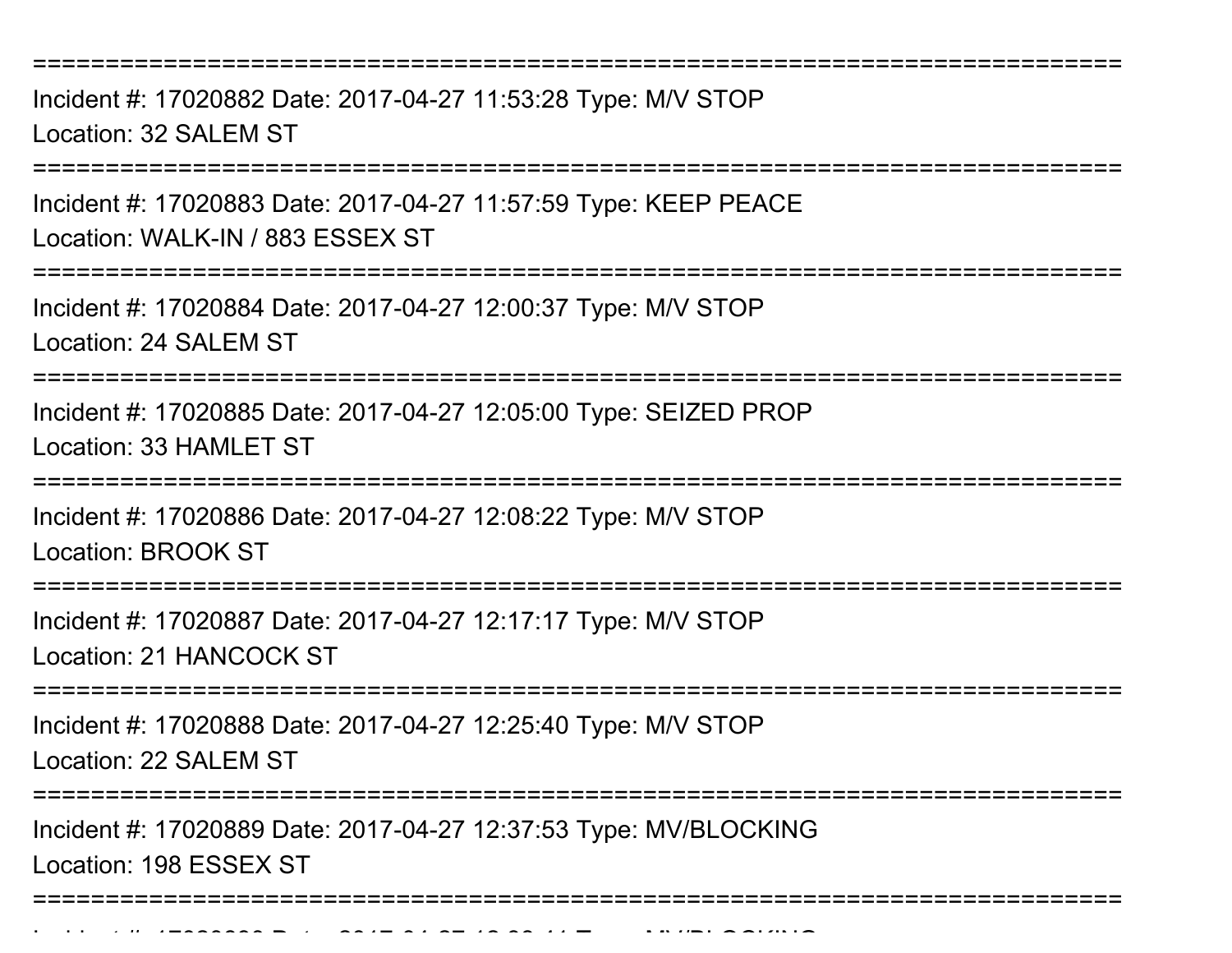## Location: 206 PROSPECT ST

===========================================================================Incident #: 17020891 Date: 2017-04-27 13:00:04 Type: GENERAL SERVLocation: 7 BERKELEY CT===========================================================================Incident #: 17020892 Date: 2017-04-27 13:03:22 Type: ANIMAL COMPLLocation: 115 S BOWDOIN ST===========================================================================Incident #: 17020893 Date: 2017-04-27 13:09:24 Type: LOST PROPERTYLocation: 16 BEACON ST #1===========================================================================Incident #: 17020894 Date: 2017-04-27 13:17:36 Type: M/V STOPLocation: 73 BEACON ST===========================================================================Incident #: 17020895 Date: 2017-04-27 13:20:10 Type: M/V STOPLocation: 104 OLIVE AV===========================================================================Incident #: 17020896 Date: 2017-04-27 13:27:41 Type: GENERAL SERVLocation: 20 JAMAICA ST===========================================================================Incident #: 17020897 Date: 2017-04-27 13:31:57 Type: UNWANTEDGUESTLocation: 285 ESSEX ST===========================================================================Incident #: 17020898 Date: 2017-04-27 13:45:05 Type: DRUG VIO

Location: 133 BAILEY ST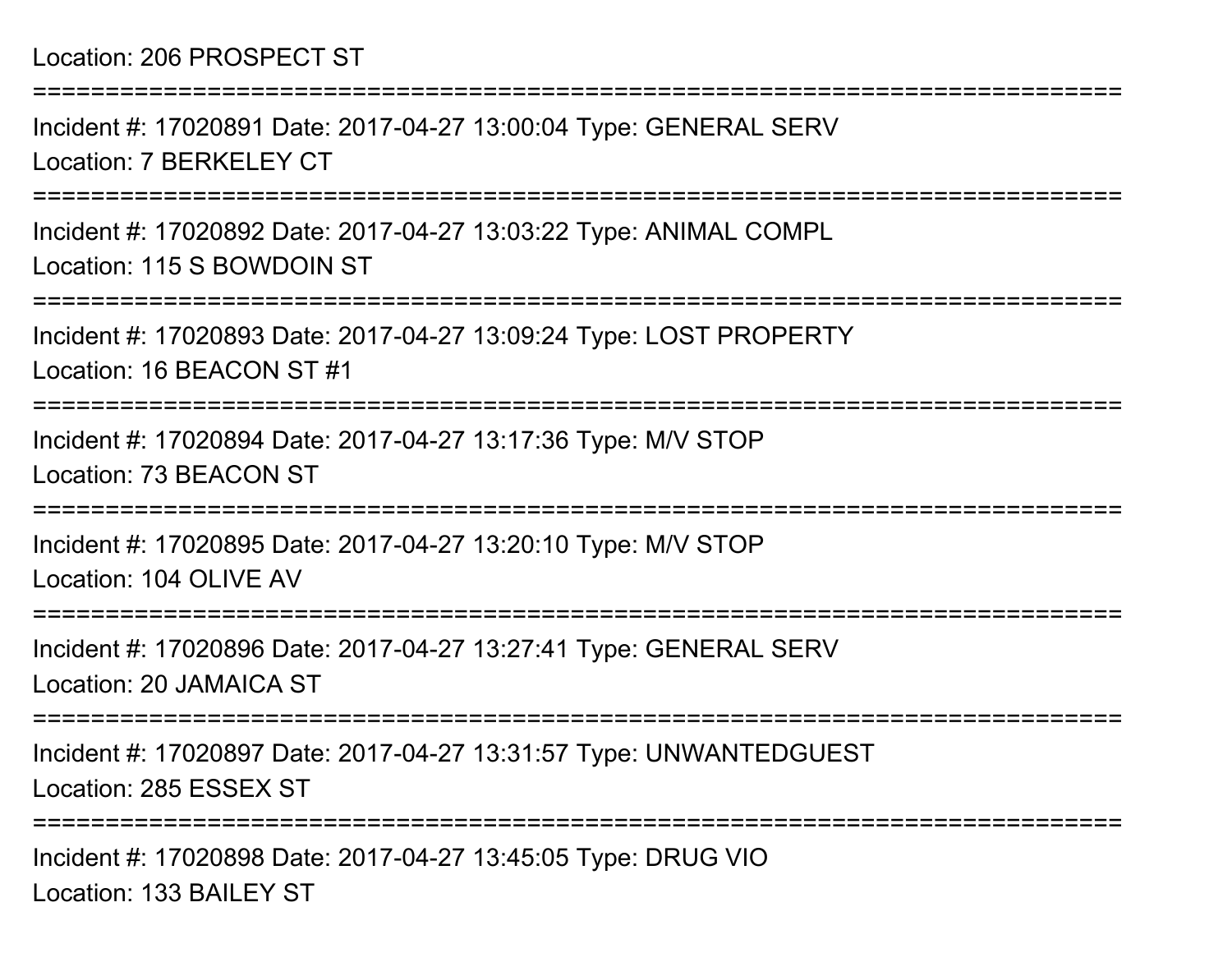Incident #: 17020899 Date: 2017-04-27 13:56:07 Type: LARCENY/PASTLocation: 372 S UNION ST

Incident #: 17020900 Date: 2017-04-27 13:58:42 Type: MAL DAMAGELocation: 163 PARK ST #APT 1

===========================================================================

===========================================================================

Incident #: 17020901 Date: 2017-04-27 14:01:23 Type: GENERAL SERVLocation: BREEN SCHOOL / 114 OSGOOD ST

===========================================================================

Incident #: 17020902 Date: 2017-04-27 14:05:18 Type: A&B PROG

Location: 77 S UNION ST

===========================================================================

Incident #: 17020903 Date: 2017-04-27 14:23:45 Type: ALARM/BURG

Location: INOA RESD / 91 SUNSET AV #APT 1

===========================================================================

Incident #: 17020904 Date: 2017-04-27 14:50:02 Type: GENERAL SERVLocation: GUILMETTE SCHOOL / 80 BODWELL ST

===========================================================================

Incident #: 17020905 Date: 2017-04-27 14:50:38 Type: GENERAL SERV

Location: LAWRENCE HIGH SCHOOL / 70 N PARISH RD

===========================================================================

Incident #: 17020906 Date: 2017-04-27 14:53:43 Type: DRUG VIO

Location: SAUNDERS SCHOOL / 243 S BROADWAY

===========================================================================

Incident #: 17020907 Date: 2017-04-27 15:06:29 Type: COUNTERFEIT

Location: TD BANIKNORTH MA 1205 S BROADWAY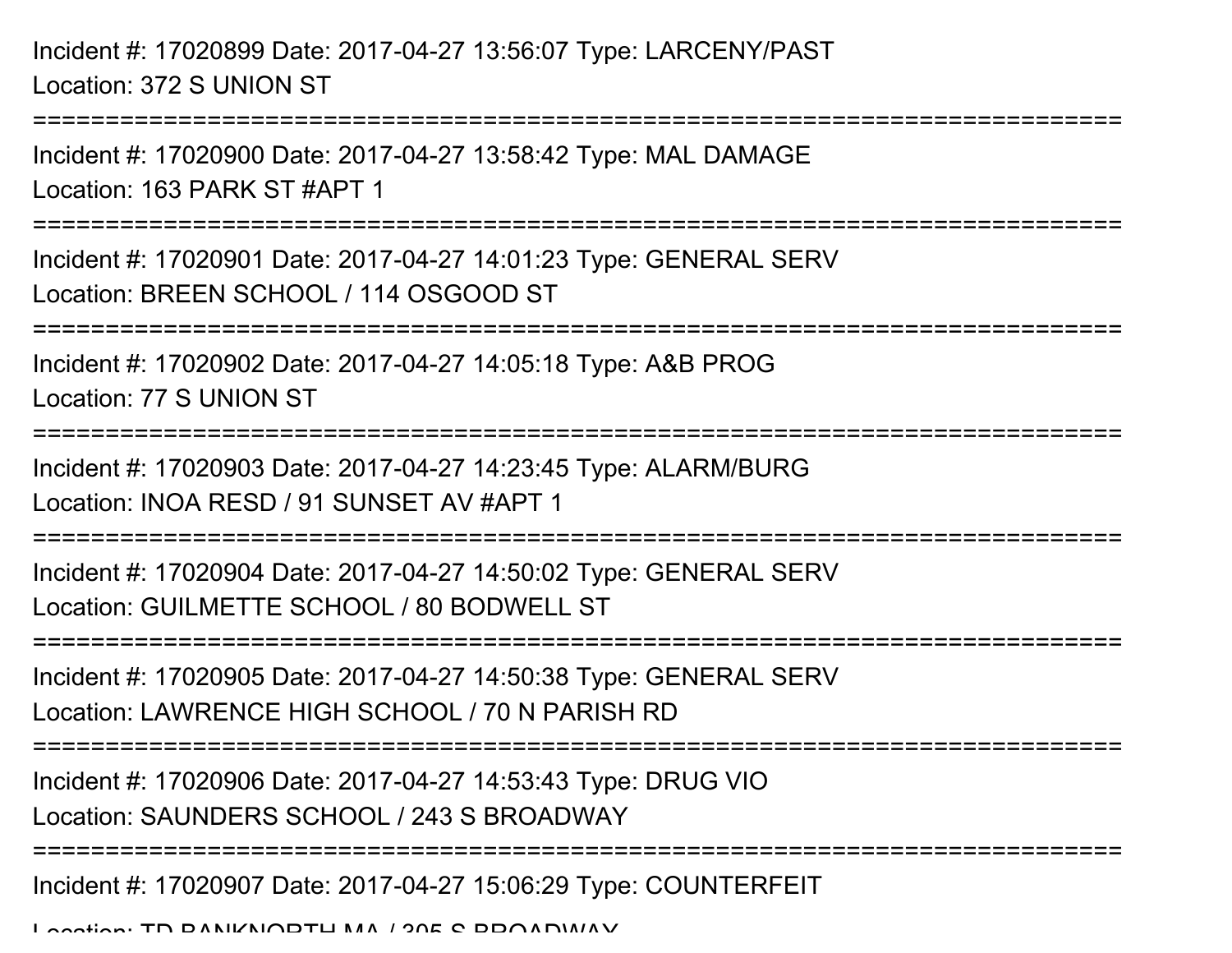Incident #: 17020908 Date: 2017-04-27 15:10:34 Type: MEDIC SUPPORTLocation: 12 METHUEN ST FL 2NDFL

===========================================================================

===========================================================================

Incident #: 17020909 Date: 2017-04-27 15:34:57 Type: AUTO ACC/NO PILocation: MARSTON ST

===========================================================================

Incident #: 17020910 Date: 2017-04-27 15:41:21 Type: MISSING PERSLocation: WALK-IN / 7C SUMMER ST

===========================================================================

Incident #: 17020911 Date: 2017-04-27 15:44:53 Type: M/V STOPLocation: CAMBRIDGE ST & S UNION ST

===========================================================================

Incident #: 17020912 Date: 2017-04-27 15:55:36 Type: M/V STOP

Location: S UNION ST & WINTHROP AV

===========================================================================

Incident #: 17020913 Date: 2017-04-27 15:56:40 Type: M/V STOPLocation: S UNION ST & WINTHROP AV

===========================================================================

Incident #: 17020914 Date: 2017-04-27 16:06:41 Type: HIT & RUN M/VLocation: WALK-IN / MERRIMACK ST & S UNION ST

===========================================================================

Incident #: 17020915 Date: 2017-04-27 16:11:13 Type: SUS PERS/MVLocation: 35 BOWDOIN ST

===========================================================================

Incident #: 17020916 Date: 2017-04-27 16:12:53 Type: TOW/REPOSSED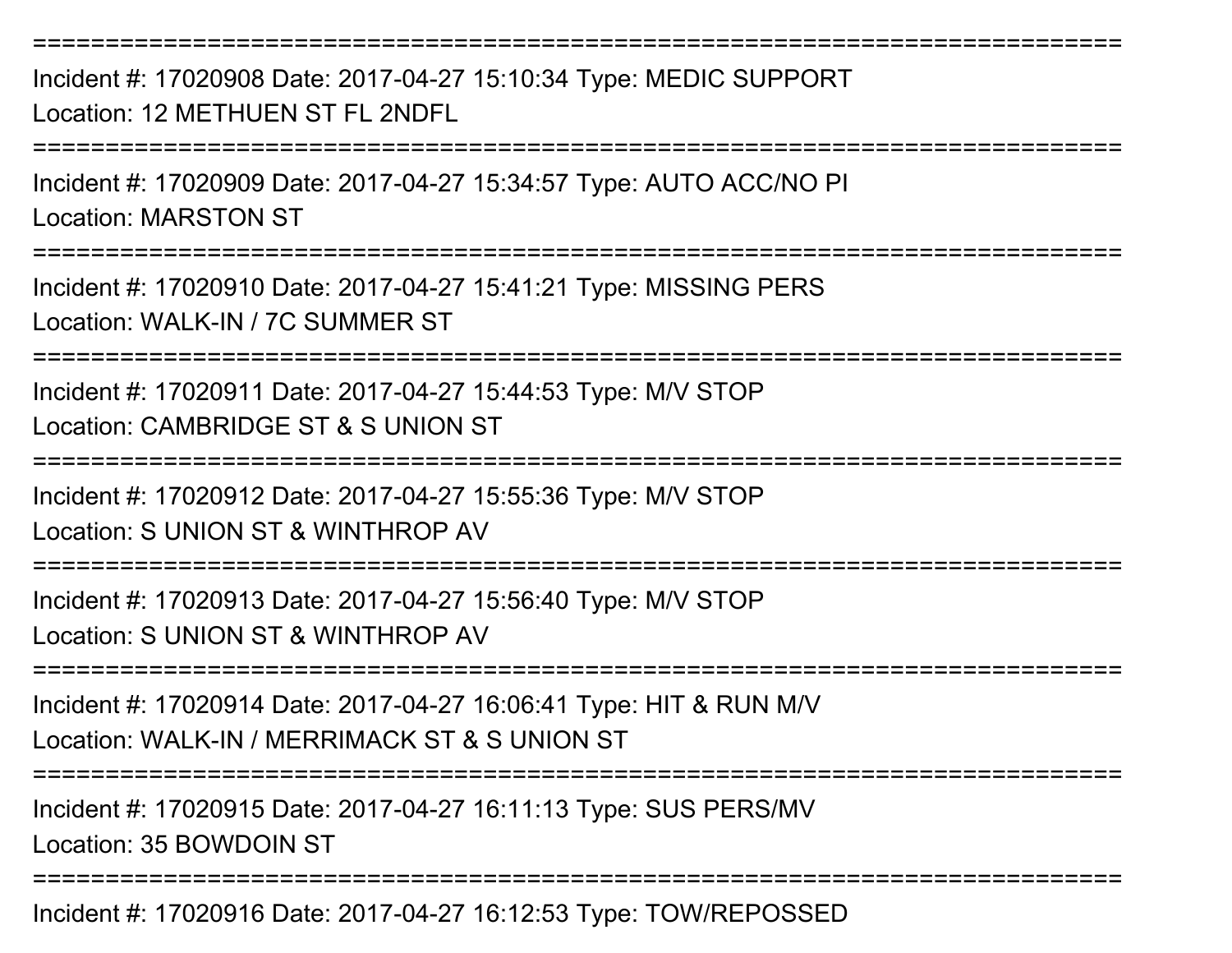Location: 86 SUNSET AV===========================================================================Incident #: 17020918 Date: 2017-04-27 16:15:41 Type: ALARM/BURGLocation: 82 DRACUT ST===========================================================================Incident #: 17020917 Date: 2017-04-27 16:15:46 Type: M/V STOPLocation: 597 HAVERHILL ST===========================================================================Incident #: 17020919 Date: 2017-04-27 16:28:35 Type: A&B PASTLocation: WALK-IN / 135 BUTLER ST===========================================================================Incident #: 17020920 Date: 2017-04-27 16:46:09 Type: M/V STOPLocation: 29 LORING ST===========================================================================Incident #: 17020921 Date: 2017-04-27 16:49:23 Type: M/V STOPLocation: LORING ST & SAI FM ST ===========================================================================Incident #: 17020922 Date: 2017-04-27 16:54:13 Type: M/V STOPLocation: FERRY ST & RIDGE RD ===========================================================================Incident #: 17020923 Date: 2017-04-27 17:00:56 Type: DISTURBANCELocation: BURGER KING / 187 BROADWAY===========================================================================Incident #: 17020924 Date: 2017-04-27 17:06:09 Type: M/V STOPLocation: LORING ST & SALEM ST

===========================================================================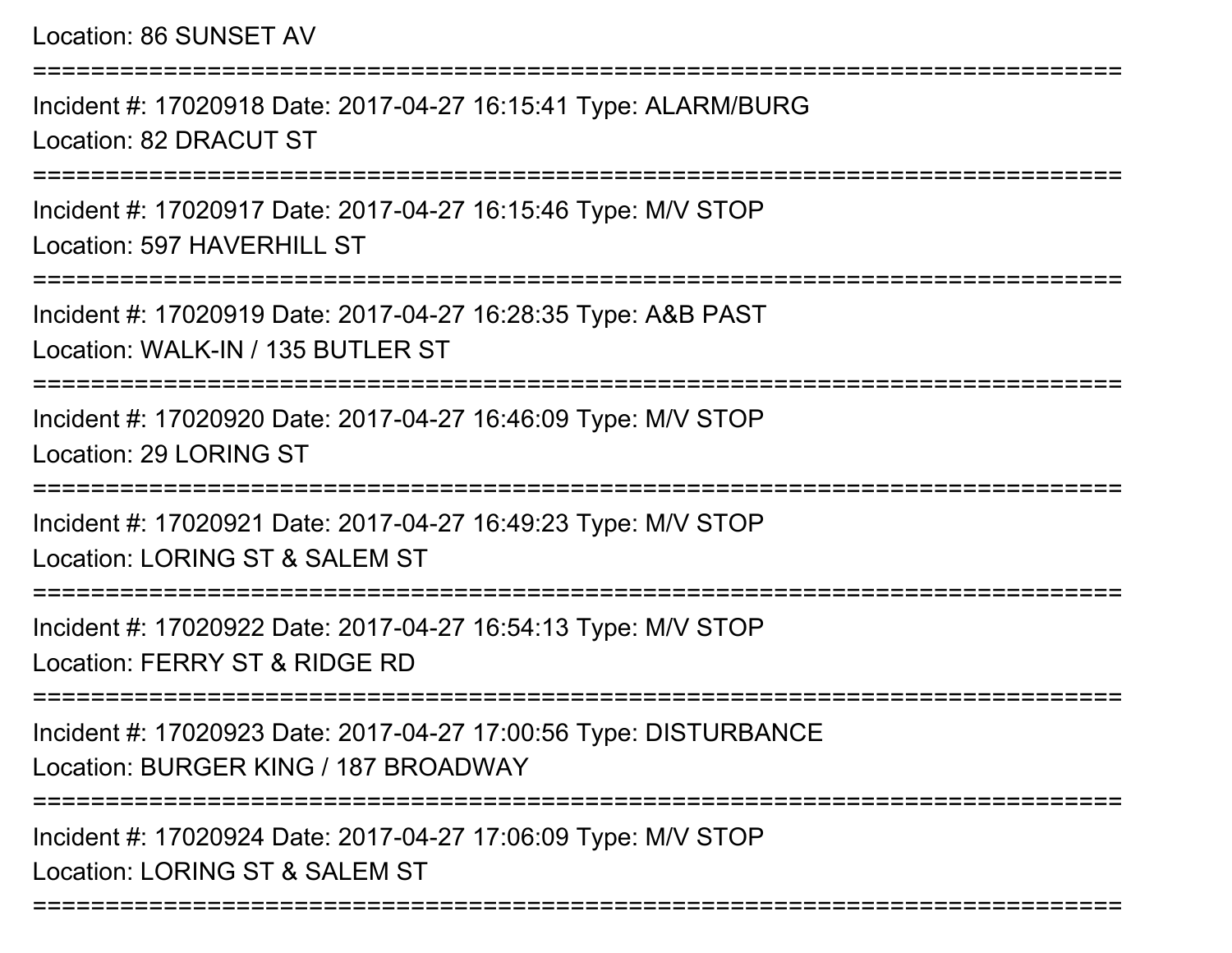Location: 421 MERRIMACK ST

Incident #: 17020926 Date: 2017-04-27 17:21:12 Type: LOUD NOISELocation: 05 HAVERHILL ST

===========================================================================

===========================================================================

Incident #: 17020927 Date: 2017-04-27 17:27:12 Type: M/V STOPLocation: AMESBURY ST & LOWELL ST

===========================================================================

Incident #: 17020928 Date: 2017-04-27 17:30:57 Type: M/V STOPLocation: GREENFIELD ST & LORING ST

===========================================================================

Incident #: 17020929 Date: 2017-04-27 17:32:12 Type: M/V STOPLocation: 417 CANAL ST

===========================================================================

Incident #: 17020931 Date: 2017-04-27 17:35:42 Type: MISSING PERSLocation: 83 CROSS ST

===========================================================================

Incident #: 17020930 Date: 2017-04-27 17:37:32 Type: M/V STOPLocation: 187 ESSEX ST

===========================================================================

Incident #: 17020932 Date: 2017-04-27 17:38:16 Type: M/V STOPLocation: MERRIMACK ST & PARKER ST

===========================================================================

Incident #: 17020933 Date: 2017-04-27 17:39:35 Type: M/V STOPLocation: 1 HANCOCK ST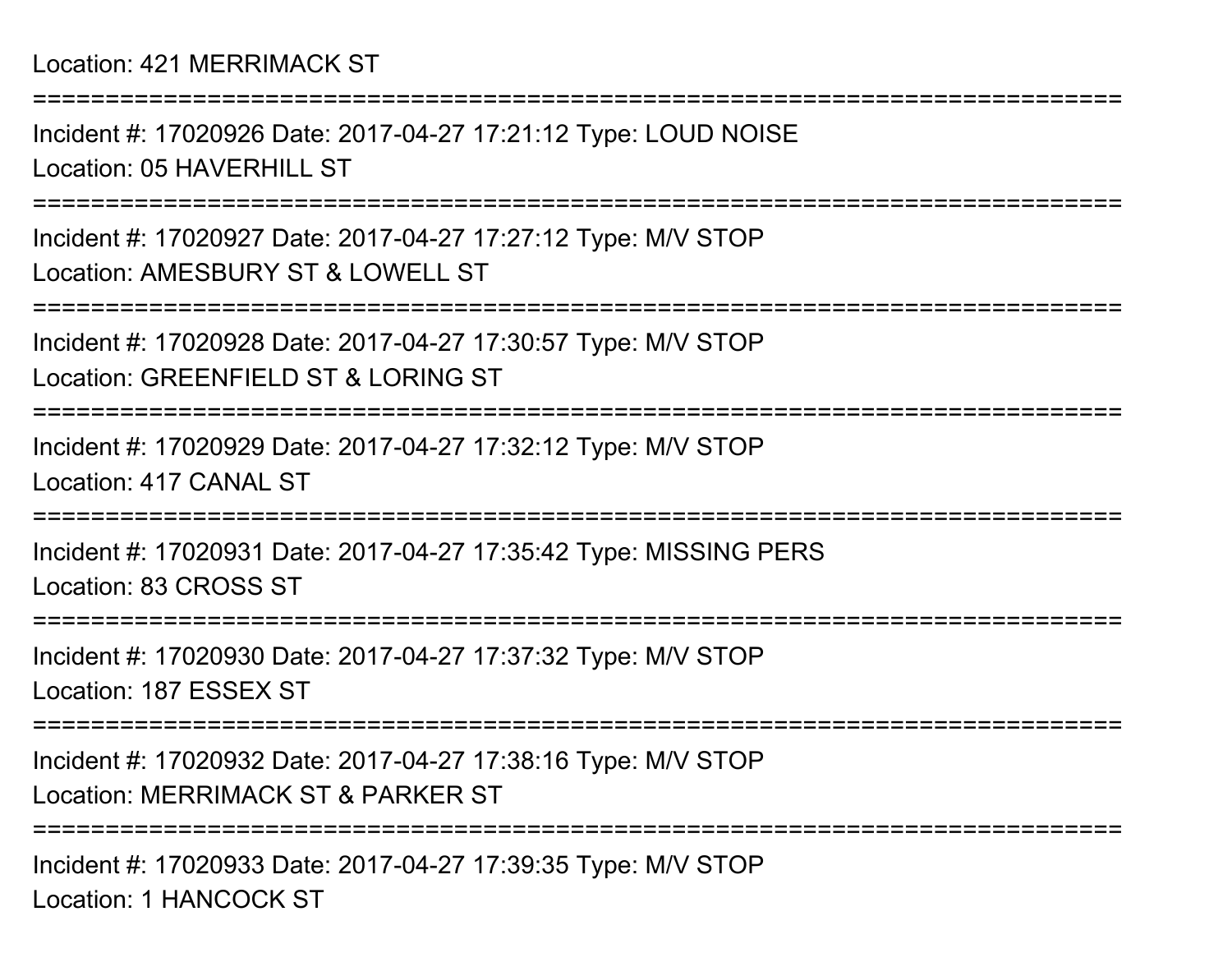Incident #: 17020935 Date: 2017-04-27 17:39:35 Type: MAL DAMAGELocation: 70 BENNINGTON ST FL 3

===========================================================================Incident #: 17020934 Date: 2017-04-27 17:40:17 Type: M/V STOPLocation: COMMON ST & HAMPSHIRE ST===========================================================================Incident #: 17020936 Date: 2017-04-27 17:43:57 Type: M/V STOPLocation: 28 MELROSE ST===========================================================================Incident #: 17020937 Date: 2017-04-27 17:44:22 Type: M/V STOPLocation: MARKET ST & PARKER ST===========================================================================Incident #: 17020938 Date: 2017-04-27 17:46:53 Type: M/V STOPLocation: BOXFORD ST & WINTHROP AV===========================================================================Incident #: 17020939 Date: 2017-04-27 17:47:59 Type: M/V STOPLocation: 66 PARKER ST===========================================================================Incident #: 17020940 Date: 2017-04-27 17:48:56 Type: M/V STOPLocation: MERRIMACK ST & PARKER ST===========================================================================Incident #: 17020941 Date: 2017-04-27 17:53:52 Type: M/V STOPLocation: S UNION ST & SALEM ST ================= Incident #: 17020942 Date: 2017-04-27 17:59:32 Type: M/V STOP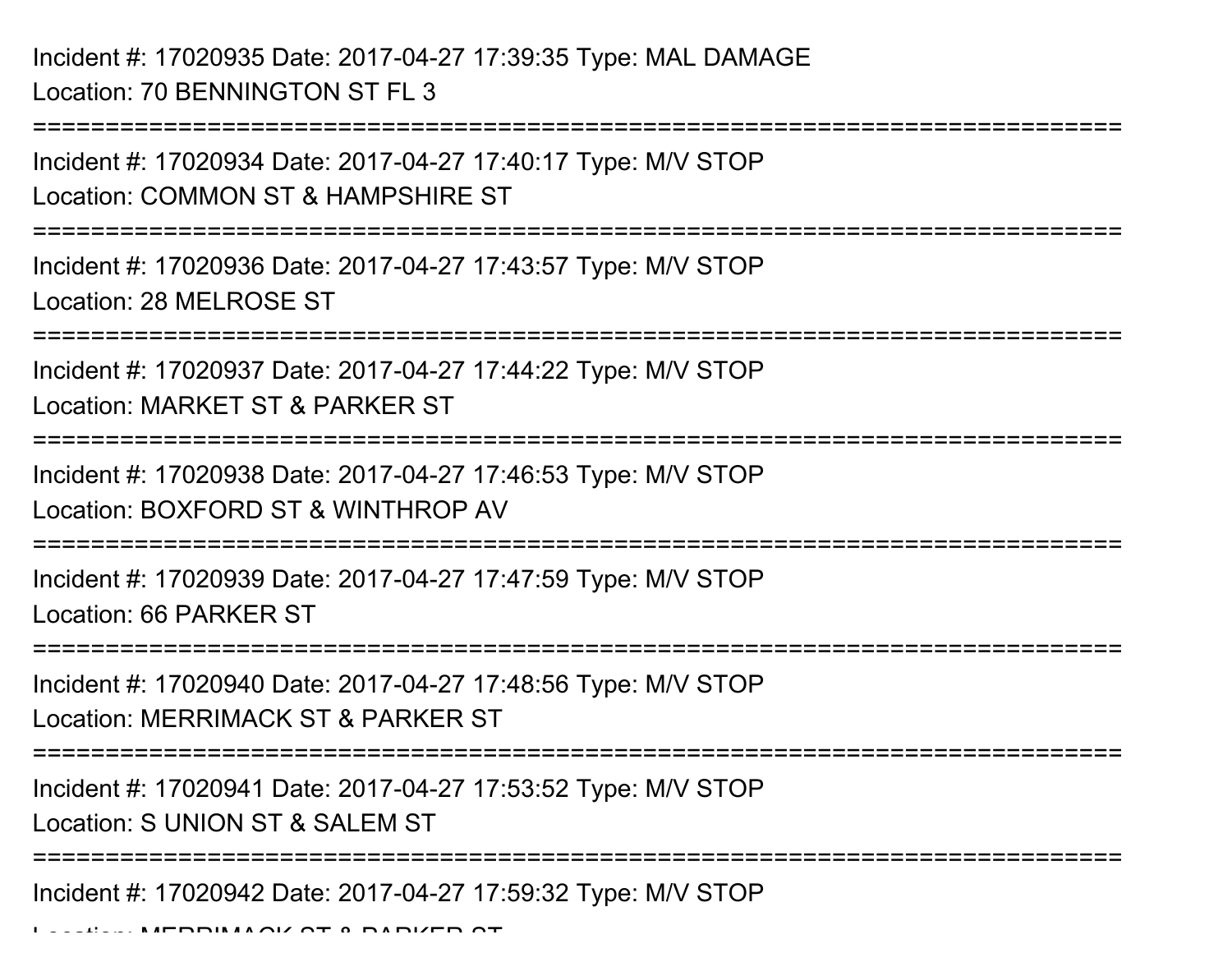Incident #: 17020943 Date: 2017-04-27 18:00:34 Type: M/V STOPLocation: LORING ST & SALEM ST

===========================================================================

Incident #: 17020944 Date: 2017-04-27 18:00:37 Type: GENERAL SERVLocation: 48 EXCHANGE ST FL 3

===========================================================================

Incident #: 17020945 Date: 2017-04-27 18:04:03 Type: INVEST CONTLocation: 15 UNION ST

===========================================================================

Incident #: 17020946 Date: 2017-04-27 18:06:33 Type: M/V STOPLocation: HAMPSHIRE ST & LEBANON ST

===========================================================================

Incident #: 17020947 Date: 2017-04-27 18:08:45 Type: M/V STOP

Location: MERRIMACK ST & S UNION ST

===========================================================================

Incident #: 17020948 Date: 2017-04-27 18:10:17 Type: M/V STOP

Location: MERRIMACK ST & PARKER ST

============================

Incident #: 17020949 Date: 2017-04-27 18:14:05 Type: M/V STOPLocation: MERRIMACK ST & PARKER ST

===========================================================================

Incident #: 17020950 Date: 2017-04-27 18:15:21 Type: M/V STOP

Location: PARKER ST & SALEM ST

===========================================================================

Incident #: 17020951 Date: 2017 <sup>04</sup> 27 18:18:16 Type: M/V STOP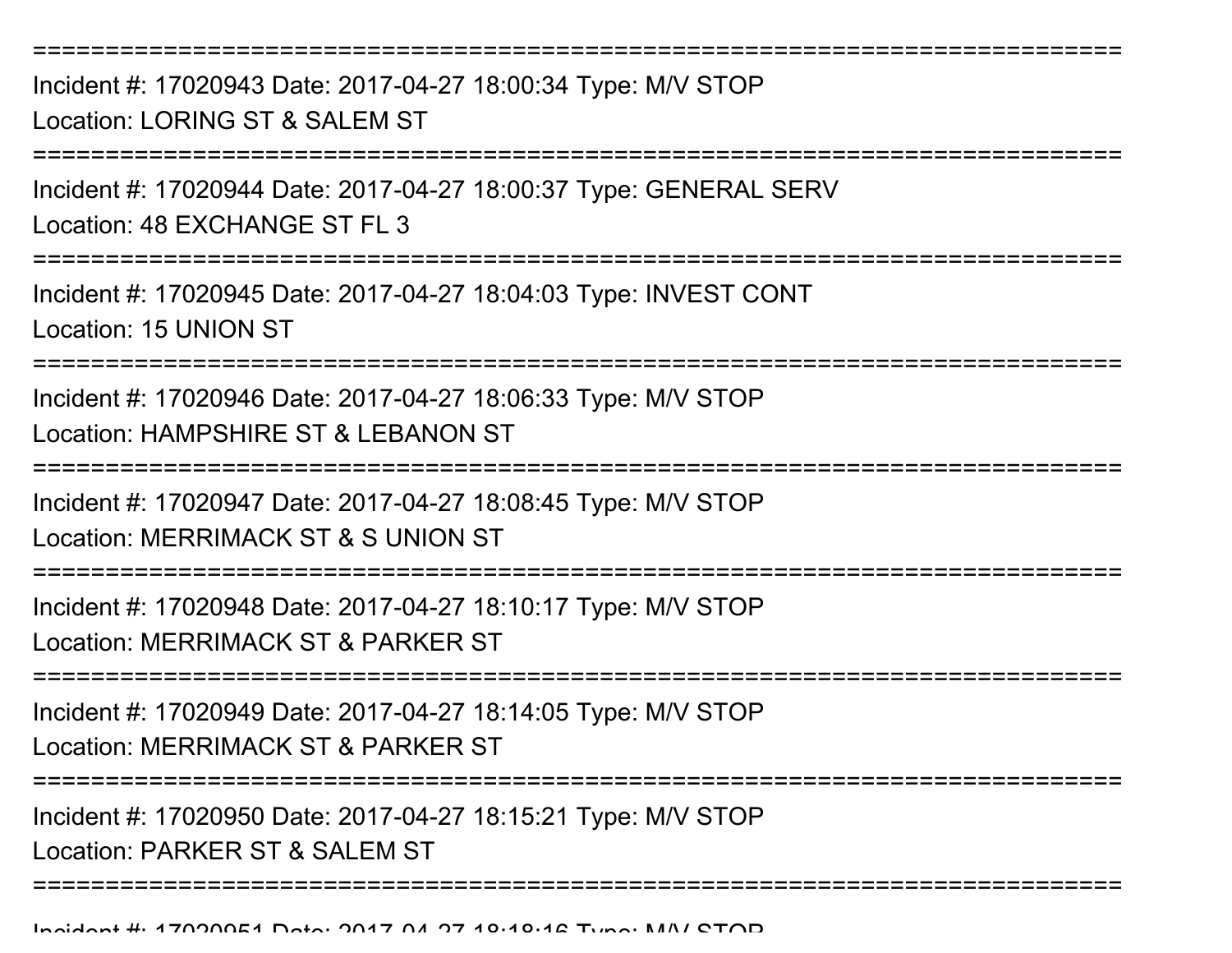## Location: ANDOVER ST & PHILLIPS ST

===========================================================================

Incident #: 17020952 Date: 2017-04-27 18:21:31 Type: M/V STOPLocation: BOXFORD ST & WINTHROP AV

===========================================================================

Incident #: 17020953 Date: 2017-04-27 18:25:30 Type: M/V STOPLocation: GREENFIELD ST & LORING ST

===========================================================================

Incident #: 17020954 Date: 2017-04-27 18:32:46 Type: M/V STOPLocation: BROADWAY & LOWELL ST

===========================================================================

Incident #: 17020955 Date: 2017-04-27 18:33:28 Type: M/V STOP

Location: EASTON ST & S BROADWAY

===========================================================================

Incident #: 17020956 Date: 2017-04-27 18:39:24 Type: M/V STOPLocation: FOSTER ST & SALEM ST

===========================================================================

Incident #: 17020957 Date: 2017-04-27 18:41:28 Type: M/V STOPLocation: DURHAM ST & S BROADWAY

===========================================================================

Incident #: 17020958 Date: 2017-04-27 18:45:47 Type: M/V STOPLocation: PHILLIP

===========================================================================

Incident #: 17020959 Date: 2017-04-27 18:47:49 Type: NOISE ORDLocation: 200 S UNION ST

===========================================================================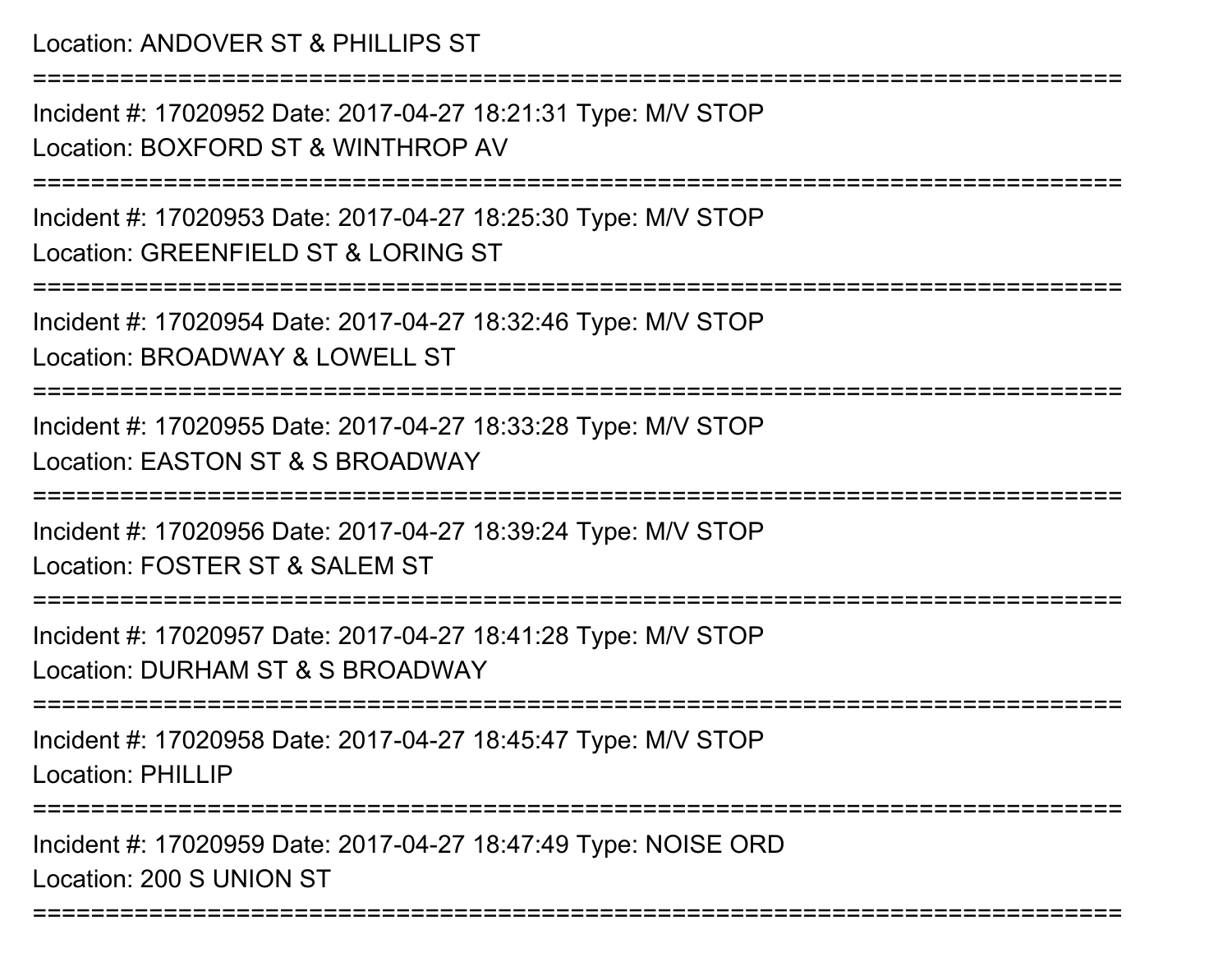Incident #: 17020960 Date: 2017-04-27 18:48:56 Type: M/V STOPLocation: MT VERNON ST & S BROADWAY

Incident #: 17020962 Date: 2017-04-27 18:52:54 Type: CK WELL BEINGLocation: 112 THOREAU WAY #APT 812

===========================================================================

===========================================================================

Incident #: 17020961 Date: 2017-04-27 18:53:17 Type: M/V STOPLocation: LASALLE AV & S BROADWAY

===========================================================================

Incident #: 17020964 Date: 2017-04-27 18:53:58 Type: M/V STOP

Location: ALDER ST & POPLAR ST

===========================================================================

Incident #: 17020963 Date: 2017-04-27 18:57:06 Type: M/V STOPLocation: MT VERNON ST & S BROADWAY

**========================** 

Incident #: 17020965 Date: 2017-04-27 18:57:46 Type: M/V STOPLocation: S BROADWAY & SALEM ST

===========================================================================

Incident #: 17020967 Date: 2017-04-27 19:05:09 Type: DOMESTIC/PROGLocation: 30 CHESTNUT ST

===========================================================================

Incident #: 17020966 Date: 2017-04-27 19:05:11 Type: M/V STOP

Location: S BROADWAY & WEARE ST

**==============** 

Incident #: 17020968 Date: 2017-04-27 19:10:15 Type: M/V STOPLocation: GORHAM ST & S BROADWAY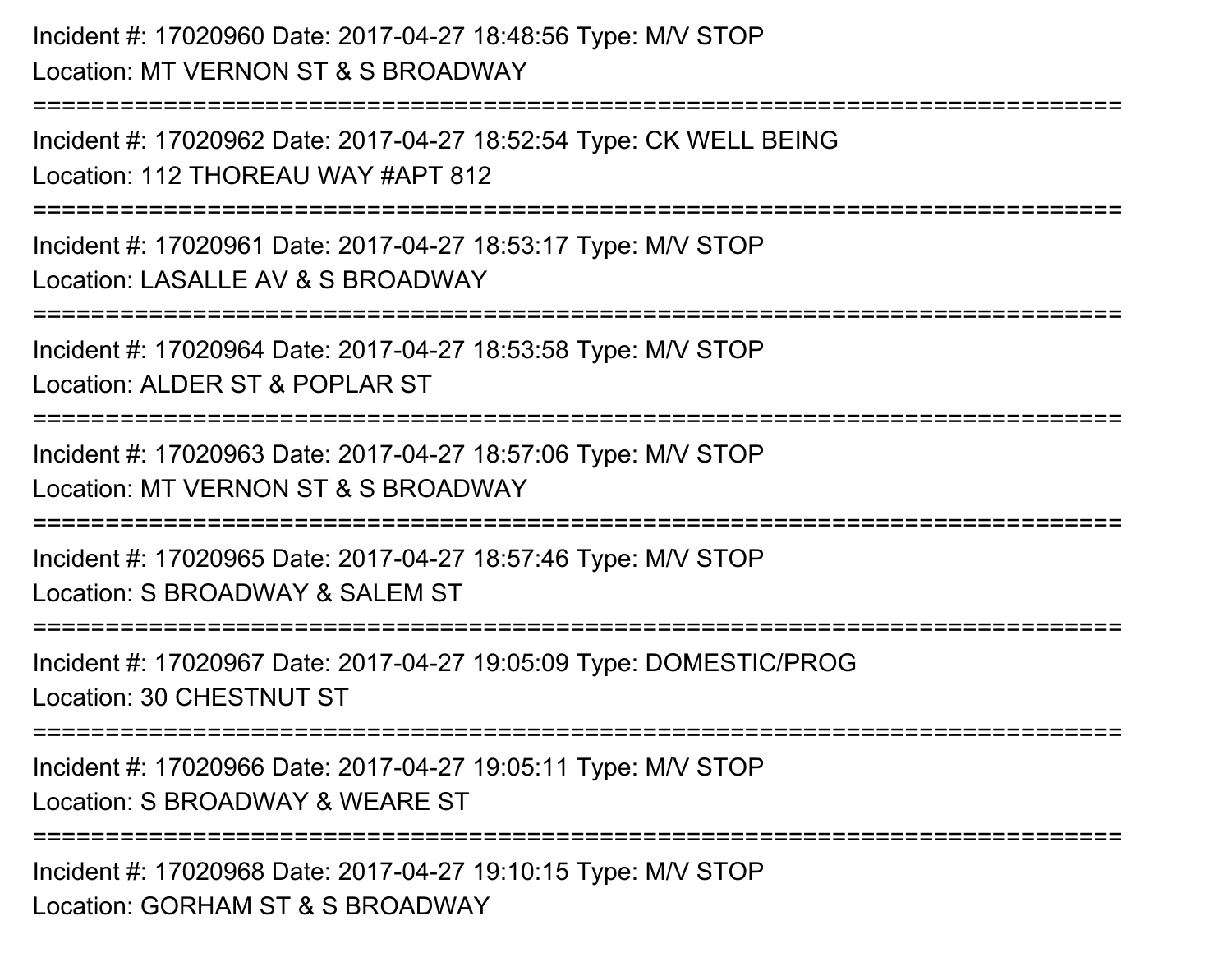===========================================================================Incident #: 17020970 Date: 2017-04-27 19:14:39 Type: LARCENY/PASTLocation: 77 S UNION ST #APT116===========================================================================Incident #: 17020971 Date: 2017-04-27 19:18:28 Type: MEDIC SUPPORTLocation: 35 COMMON ST #APT208===========================================================================Incident #: 17020972 Date: 2017-04-27 19:26:16 Type: M/V STOPLocation: E HAVERHILL ST & FLM ST ===========================================================================Incident #: 17020973 Date: 2017-04-27 19:31:47 Type: DRUG OVERDOSELocation: 200 PARKER ST===========================================================================Incident #: 17020974 Date: 2017-04-27 19:36:35 Type: M/V STOPLocation: CRESTWOOD CIR & MT VERNON ST===========================================================================Incident #: 17020975 Date: 2017-04-27 19:40:59 Type: ALARM/BURGLocation: HIDALGO RESD / 229 WALNUT ST===========================================================================Incident #: 17020976 Date: 2017-04-27 19:49:35 Type: M/V STOPLocation: JAMES ST & MT VERNON ST===========================================================================

Incident #: 17020977 Date: 2017-04-27 19:55:58 Type: SUS PERS/MV

Location: HEWITTS PACKAGE STORE, INCORPRIED / 109 LAWRENCE STORE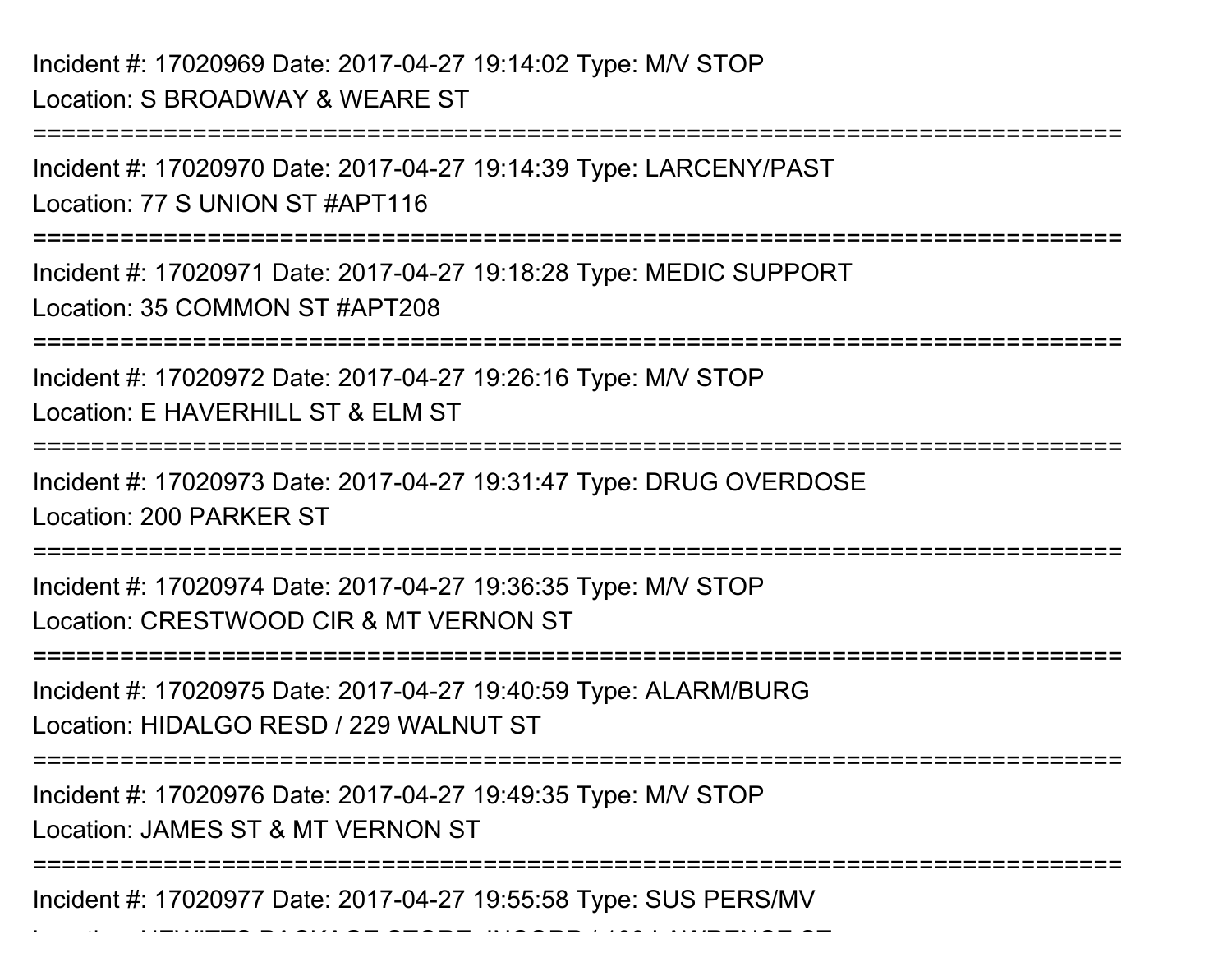Incident #: 17020978 Date: 2017-04-27 19:58:38 Type: B&E/MV/PASTLocation: 19 BIRCH ST

===========================================================================

Incident #: 17020979 Date: 2017-04-27 20:03:54 Type: NOISE ORDLocation: 23 BOWDOIN ST

===========================================================================

Incident #: 17020980 Date: 2017-04-27 20:14:13 Type: NOISE ORDLocation: ARLINGTON ST & EXCHANGE ST

===========================================================================

Incident #: 17020981 Date: 2017-04-27 20:31:42 Type: MEDIC SUPPORTLocation: 133 ESSEX ST #APT 16

===========================================================================

Incident #: 17020982 Date: 2017-04-27 20:50:13 Type: UNATENEDCHILDLocation: 272 BROADWAY

===========================================================================

Incident #: 17020983 Date: 2017-04-27 20:51:50 Type: M/V STOPLocation: CHICKERING ST & CUTLER ST

===========================================================================

Incident #: 17020984 Date: 2017-04-27 21:15:27 Type: GENERAL SERVLocation: 201 LAWRENCE ST

================

===========================================================================

Incident #: 17020985 Date: 2017-04-27 21:56:06 Type: MAN DOWN

Location: 50 COMMON ST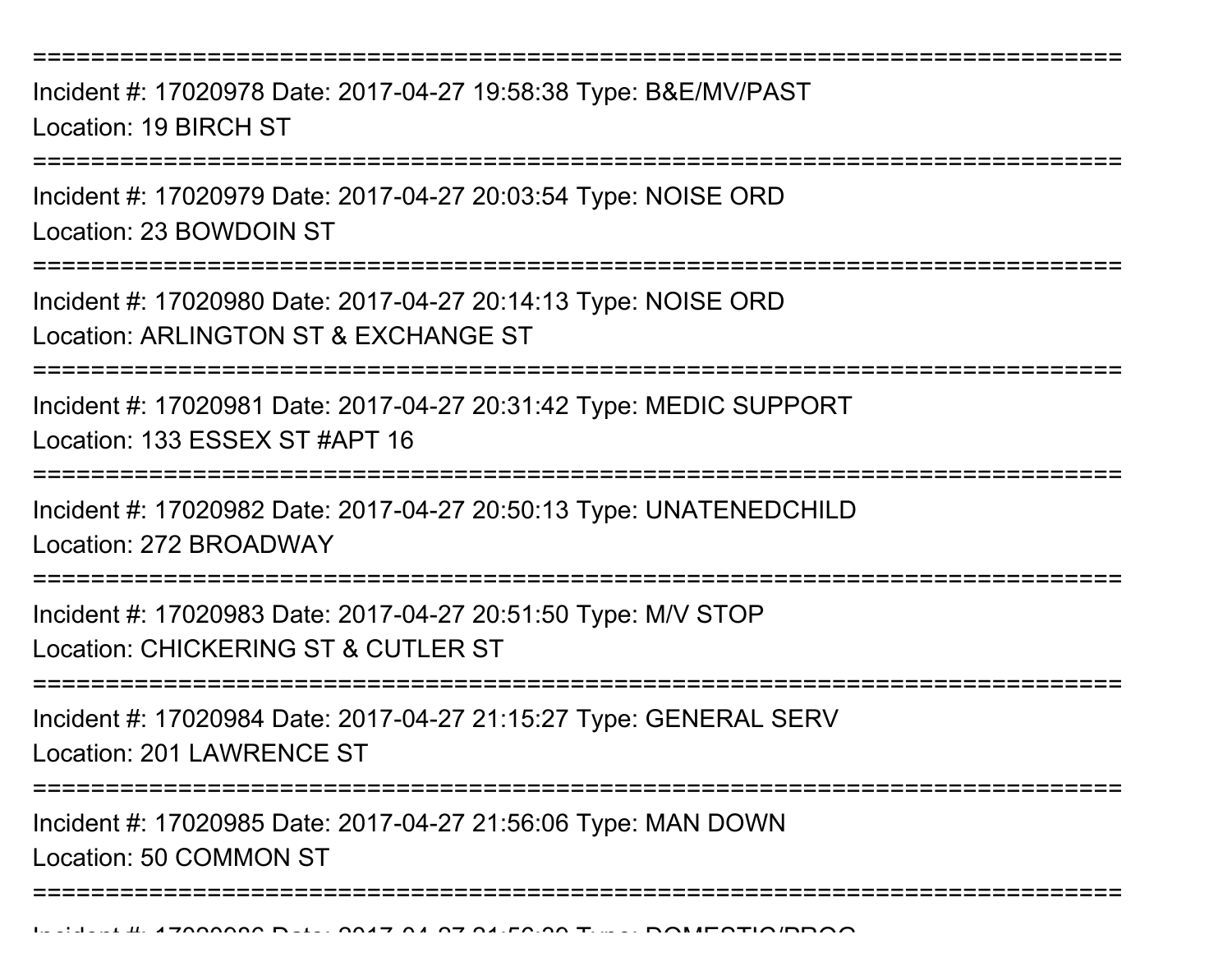Location: 204 PHILLIPS ST

Incident #: 17020987 Date: 2017-04-27 22:20:51 Type: ALARM/BURGLocation: VITAMIN SHOP / 435 WINTHROP AV

===========================================================================

===========================================================================

Incident #: 17020988 Date: 2017-04-27 22:25:35 Type: M/V STOPLocation: BROADWAY & MANCHESTER ST

===========================================================================

Incident #: 17020989 Date: 2017-04-27 22:32:28 Type: M/V STOP

Location: COMMON ST & LAWRENCE ST

===========================================================================

Incident #: 17020990 Date: 2017-04-27 22:34:20 Type: TRANSPORTLocation: BRUCE ST & JACKSON ST

===========================================================================

Incident #: 17020991 Date: 2017-04-27 22:45:29 Type: M/V STOPLocation: BROADWAY & LAKE ST

===========================================================================

Incident #: 17020992 Date: 2017-04-27 22:50:55 Type: AUTO ACC/NO PILocation: 6 FRANKLIN ST

===========================================================================

Incident #: 17020993 Date: 2017-04-27 22:52:25 Type: ALARM/BURGLocation: AMERICAN ELECTROPLATING / 355 MERRIMACK ST

===========================================================================

===========================================================================

Incident #: 17020994 Date: 2017-04-27 23:28:05 Type: ALARM/BURGLocation: 40 SMITH ST